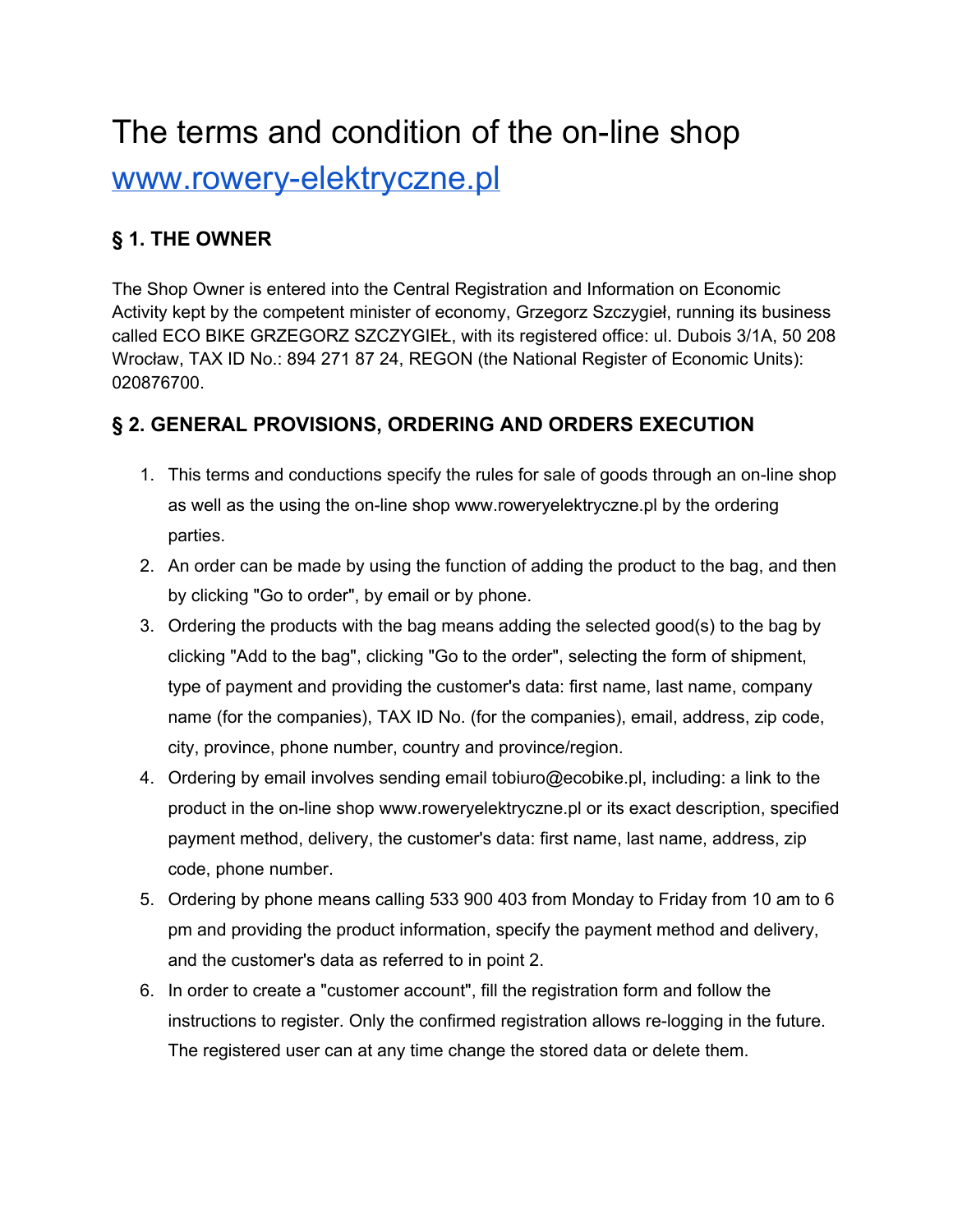- 7. The prerequisite for execution of the order is provision of valid customer's data, including contact information, which will allow smooth confirmation and execution the submitted order.
- 8. The offer provided on-line shall bind the ordering party if it is confirmed by the on-line shop www.roweryelektryczne.pl.
- 9. Ordering the by the orders bag and email can occur 24 hours/day throughout the year. Orders submitted after 11:00 am on weekdays and on Saturdays, Sundays, and holiday shall be executed on the next working day.
- 10. The phone orders are accepted under the phone number 533 900 403 from Monday to Friday from 10 am to 6 pm.
- 11. In the orders bag the consumer selects the form of delivery and the payment method.
- 12. The provided information on the total value of the order shall take into account any additional charges for transport, delivery or postal service or any other costs.
- 13. In case of the orders submitted by email or telephone, the total cost of the order, including shipping charges, delivery or any other costs shall be provided by the on-line shop via the return email or telephone messages, respectively.
- 14. The price of goods in different models can vary depending on the model. In such cases please submit the clear orders. The model and type of the ordered product and its price are visible when adding the product to the orders bag.
- 15. All prices are provided in Polish zloty and include VAT. The price does not include the shipping cost.
- 16. Each sale is confirmed by the fiscal receipt or at the request of the purchaser we issue VAT invoice. The proof of purchasing is on the shipment packaging.
- 17. The purchased goods are sent:
- 18. from 1 to 7 days from the moment of the order confirmation, (cash on delivery) unless it is on-request product, on what the consumer is informed.
- 19. from 1 to 7 days from receipt of payment for the confirmed order, (prepaid bank account) unless it is on-request product, on what the consumer is informed.
- 20. Bicycles, the description of which is in the on-line shop EcoBike.pl comply with the latest European norm EN15194 for the electric bikes.

### **§ 3. PAYMENT AND DELIVERY**

1. The customer can make payments for the ordered goods according to its own choice: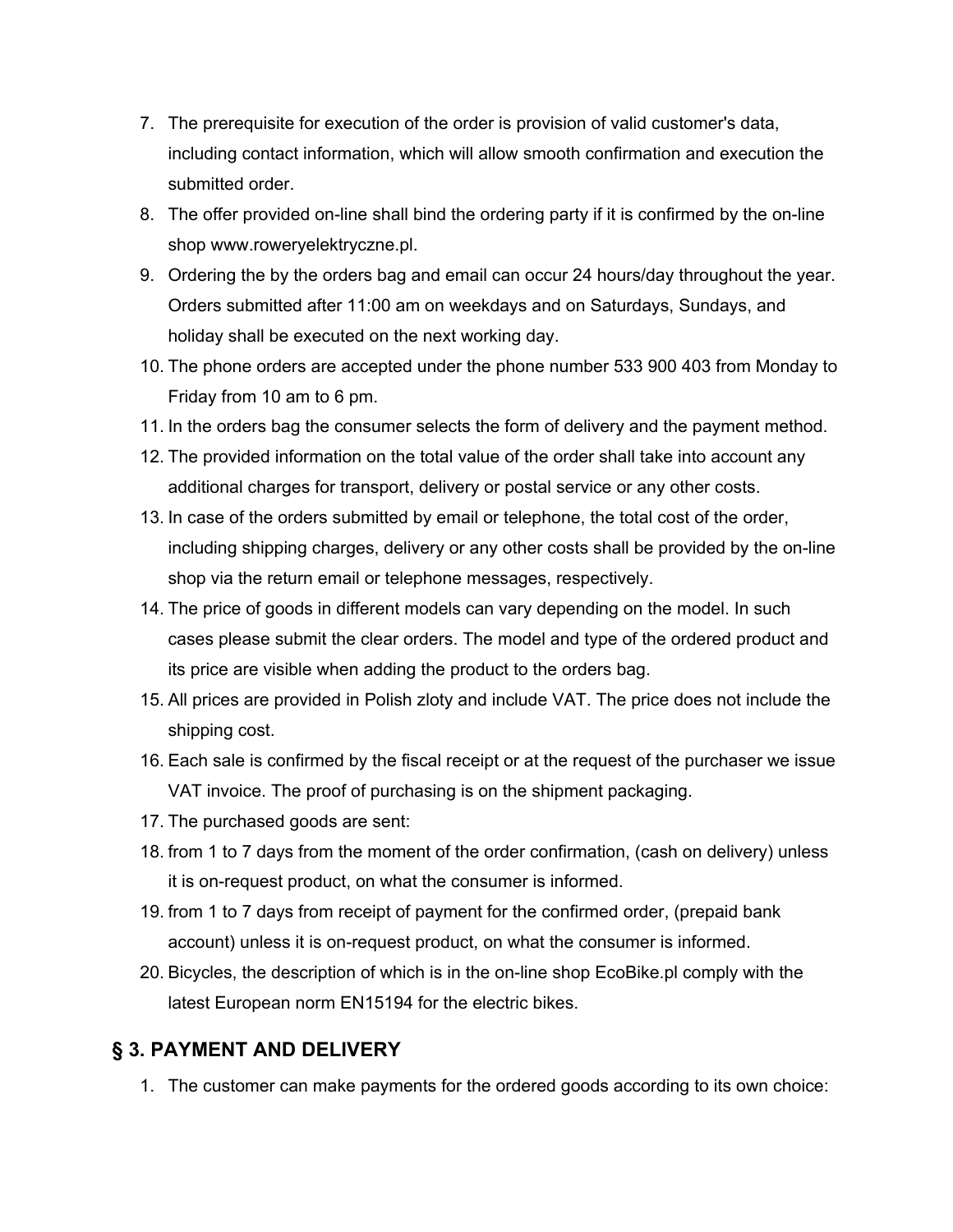- a. in the form of pre-payment by bank transfer of the full value to a bank account number: Credit Agricole 62 1940 1076 3060 7662 0000 0000
- b. in cash in the form of cash on delivery of the goods by the postman
- c. by cash at the registered office of the on-line shop in Wrocław if the goods are collected in person.
- 2. The customer individually chooses a way of shipment and reception. The cost of delivery of the shipment, depending on the payment method and weight of ordered products, is provided to the User when submitting the order before the sale agreement is concluded.
- 3. In the case of prepayment of the full value of the order to the bank account and when the value of the order exceeds 1000 PLN, shipping is FREE OF CHARGE!!!
- 4. In the case of cash on delivery, the cost of shipping the bike is 70 PLN, while shipping the bicycle accessories and the drive set is 30 PLN.
- 5. For the international shipment, the delivery cost is valued individually through negotiations, depending on the weight of the shipment, the type of the deliverer and the country of destination, to which the goods are sent.

## **§ 4. COMPLAINTS RELATING TO THE GOODS PURCHASED ON 25TH DECEMBER 2014 AND AFTER 25TH DECEMBER 2014**

- 1. The seller is responsible to the customer as the consumer for the defective product within the range specified by the provisions of the Civil Code, and in particular the provisions of the warranty (art. 556 – 576 (4) of the Civil Code).
- 2. On the basis of this paragraph the term 'complaint concerning the good' shall mean, related to recognition by the consumer, that the good is defective, termination of the consumer from the
- 3. agreement concluded with the seller or the consumer's demand to reduce the price or repair or replace the good.
- 4. Complaint can be submitted by the consumer in any form (e.g. by telephone 504 012 581, in writing to the address of the seller specified in §1, by email to the following address: biuro@ecobike.pl).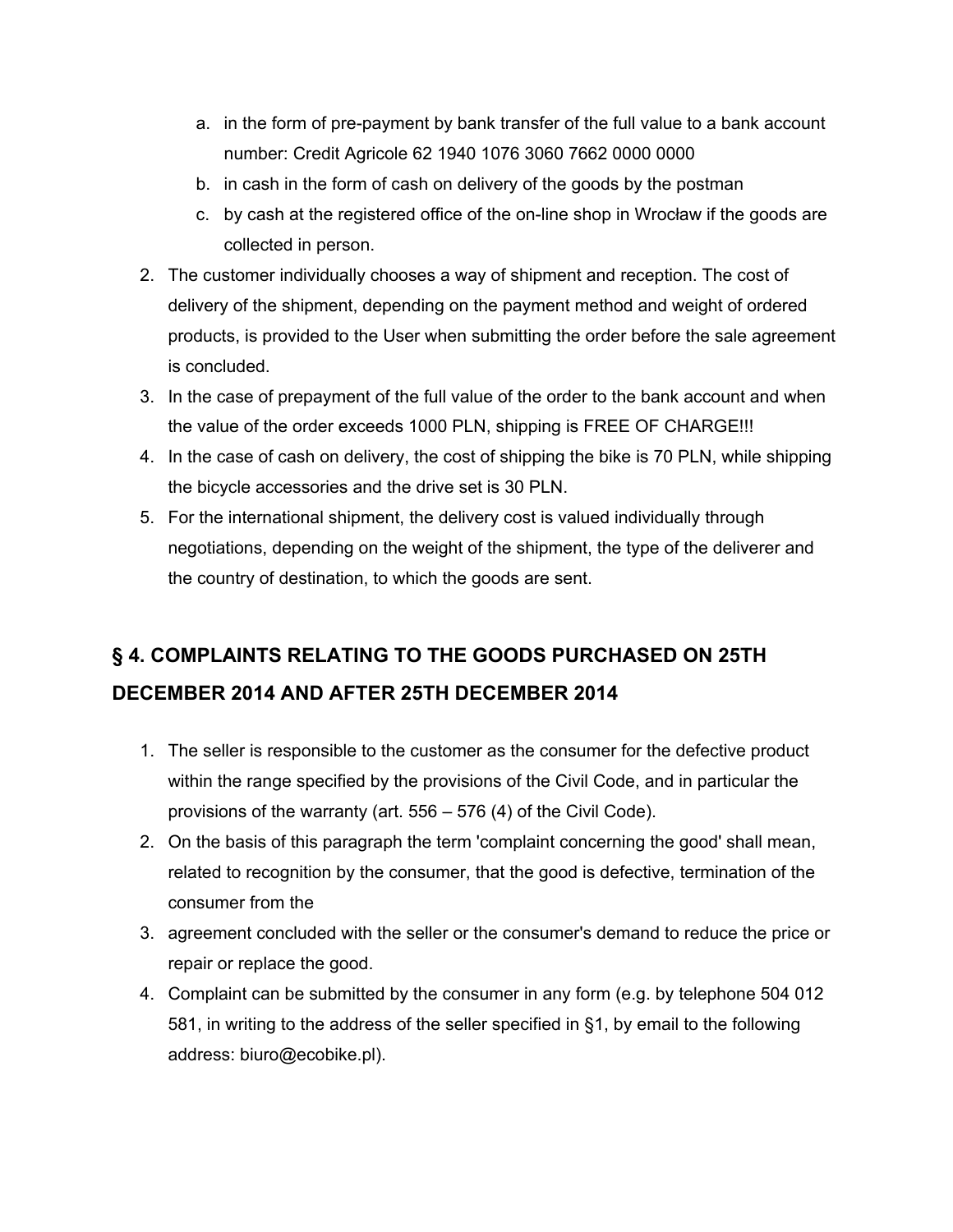- 5. The seller shall response to the consumer's immediately, but at the latest within 14 days from the date of submitting complaint by the consumer.
- 6. The complained product shall be sent back to the address of the seller's registered office specified in § 1.
- 7. The consumer can submit the complaint due to the warranties for a period of 2 years from the date of receipt of the goods.
- 8. The complaint shall not concern to damage due to improper use of the product, as well as natural wear and tear.
- 9. The seller kindly asks the consumer, unless it is inconvenience, to provide the receipt or invoice to the complained product, because it can speed up the response to the complaint.
- 10. When submitting the complaint, the seller shall recommend the consumer, unless it is inconvenience, to use the complaint form available to download and print at the following address: http://www.rowery elektryczne.pl/download/EcoBike\_Reklamacja.pdf
- 11. Using the form in any case is not necessary to consider the complaint by the seller; however, can help to speed up the complaint procedure.
- 12. In the case of the sale agreement concluded with the seller, who is the entity purchasing as part of its business, the seller's warranty responsibility is excluded.
- 13. Some of the goods received by the purchasers are covered by the manufacturer's guarantee or the distributor guarantee. The scope of the guarantee provided by the manufacturer or the distributor determines the guarantee document included to the good. The guarantee repairs of the purchased bicycles can be carried out in most cases in a bicycle workshop near the place of residence of the customer. In order to agree such repair, please call 533900403.
- 14. The above guarantee does not exclude, limit or suspend the powers of the purchaser, who is a consumer to the seller on the basis of the warranty.

### **§ 5. COMPLAINTS RELATING TO THE GOODS PURCHASED BEFORE 25TH DECEMBER, 2014**

1. The seller is responsible to the buyer, who is a consumer, for nonconformity of the goods with the sale agreement within the range specified by the provisions of the Act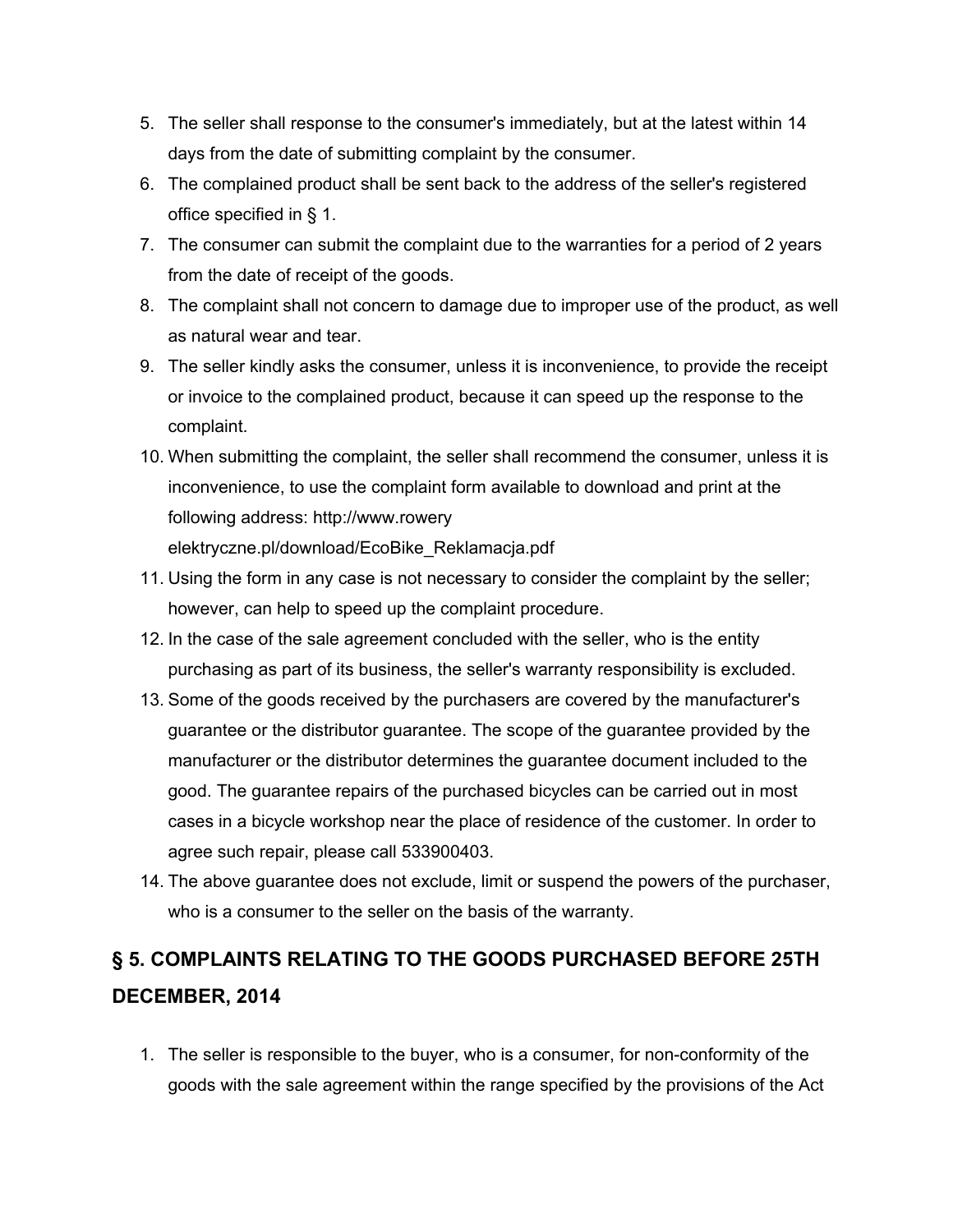of 27th July 2002 on the special conditions of the consumer sales and amending the Civil Code (the Journal of Laws, No. 141 of 2002, item 1176 as amended).

- 2. Complaint can be submitted by the consumer in any form (e.g., by telephone 504 012 581, in writing to the address of the seller, by email to the following address: biuro@ecobike.pl).
- 3. When submitting the complaint, the seller shall recommend the consumer, unless it is inconvenience, to use the complaint form. Using the form in any case is not necessary to consider the complaint by the seller; however, can help to speed up the complaint procedure.
- 4. The seller shall response to the complaint within 14 days from the date of its notification by the consumer.
- 5. The complaint product shall be sent back to the address of the seller's registered office indicated in § 1.
- 6. In the case of a positive consideration of a complaint notified by the consumer, the seller shall amend the good to its original status in accordance with the sale agreement, in accordance with the request of the consumer, by free repair or replacement of the product with a new one. However, if the seller fails to obey the request for repair or exchange in a timely manner, or if repair or replacement is going to expose the purchaser to any inconvenience, the purchaser shall have the right to demand an appropriate price reduction or withdraw from the agreement; it shall have not the right to withdraw from the agreement if non-conformity of the consumption good with the agreement is negligible. When determining the appropriate time repair or replacement of the goods, consider the type of the good and purpose of its acquisition.
- 7. The consumer can submit the complaints in respect of non-compliance of the goods with the agreement for a period of 2 years from the date of receipt of the goods; however, it has not the right to submit complaints for the above reason if before expiry of two months from determination of nonconformity of the goods with the agreement it has not notifies the seller about it.
- 8. The complaint shall not be subject to damage from improper use of the product, as well as natural wear and tear.
- 9. The seller kindly asks the consumer, unless it is inconvenience, to provide the receipt or invoice to the complained product, because it can speed up the response to the complaint.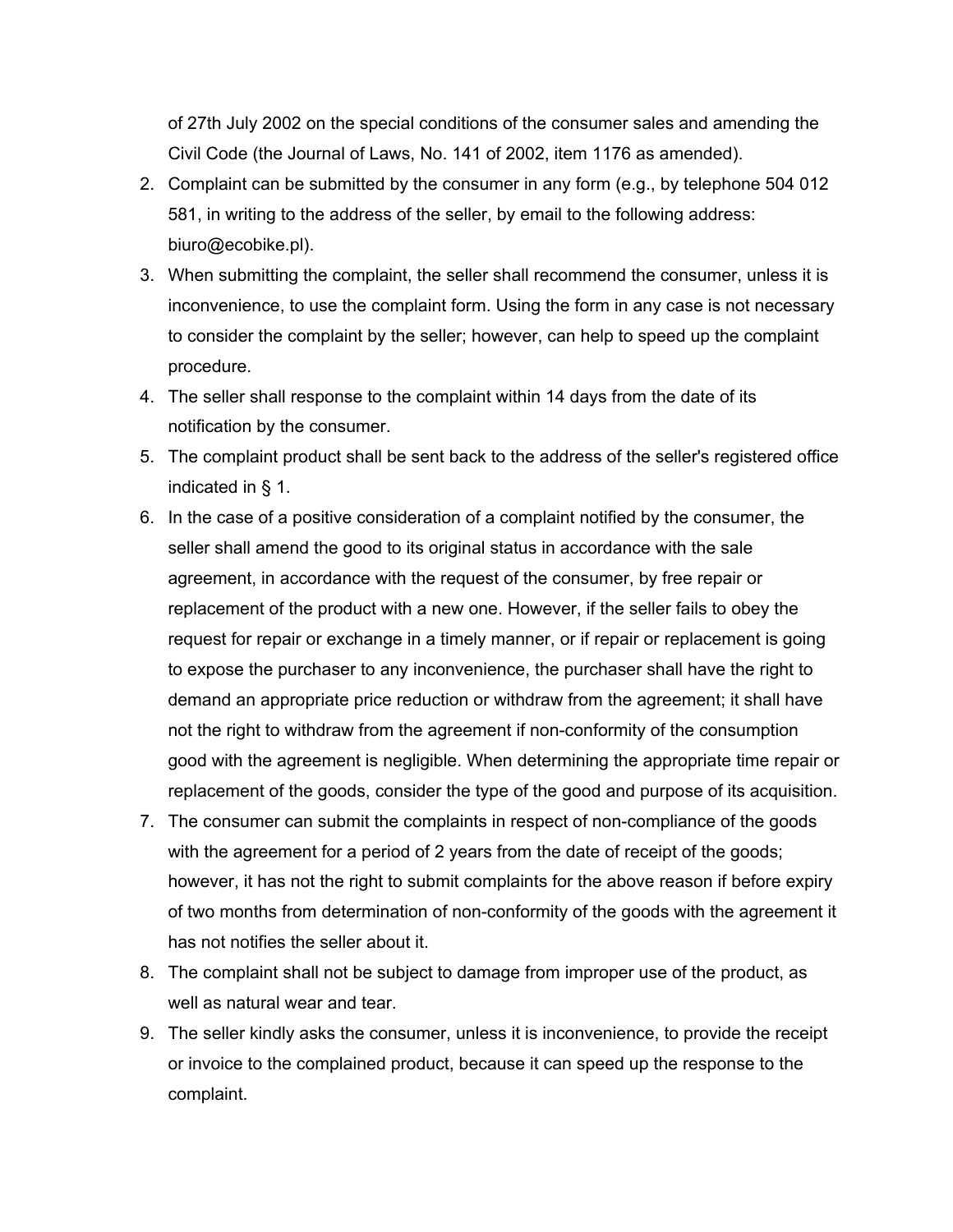- 10. In the case of the sale agreement concluded with the purchaser, who is the entrepreneur concluding the agreement in the course of its business, the seller's responsibility to the purchaser resulting from the warranty is excluded.
- 11. Some of the goods received by the purchasers are covered by the manufacturer's guarantee or the distributor guarantee. The scope of the guarantee provided by the manufacturer or the distributor determines the guarantee document included to the good.
- 12. The above guarantee does not exclude, limit or suspend the powers of the purchaser, who is a consumer, to the remedies available to it to the seller, in the event of non-compliance of the goods with the sale agreement, on the basis of the provisions of the Act referred to in paragraph 1 hereof.

### **§ 6. COMPLAINTS OF THE SERVICES PROVIDED ONLINE**

- 1. The complaints about the services provided by the seller on-line can be submitted by the customer on-line (by sending email to the email address of the seller biuro@ecobike.pl) or traditionally in writing (by sending a letter to the seller's registered office address indicated in §1).
- 2. On the basis of this paragraph the term "complaint of the services" means any consumer's complaints entitled on the basis of the commonly applicable law in relation to improperly on-line provided services by the seller.
- 3. The seller shall response to the complaint concerning the services provided on-line within 14 days from the date of its receipt.

### **§ 7. WITHDRAWAL FROM THE AGREEMENT**

- 1. In accordance with the provisions of the Act of 30th May, 2014, on the rights of the consumer (the Journal of Laws 2014, item 827) the customer, who is a consumer, can withdraw, for any reason, from the agreement concluded at a distance with the seller within 14 (fourteen) days from the date of receipt of the goods. In the event of withdrawal from the agreement, the agreement shall be deemed as non-concluded.
- 2. The statement of withdrawal can be provided by the consumer to the seller either on-line (by sending email with the statement to biuro@ecobike.pl) or by sending a written declaration by the post to the seller's registered office address indicated in § 1.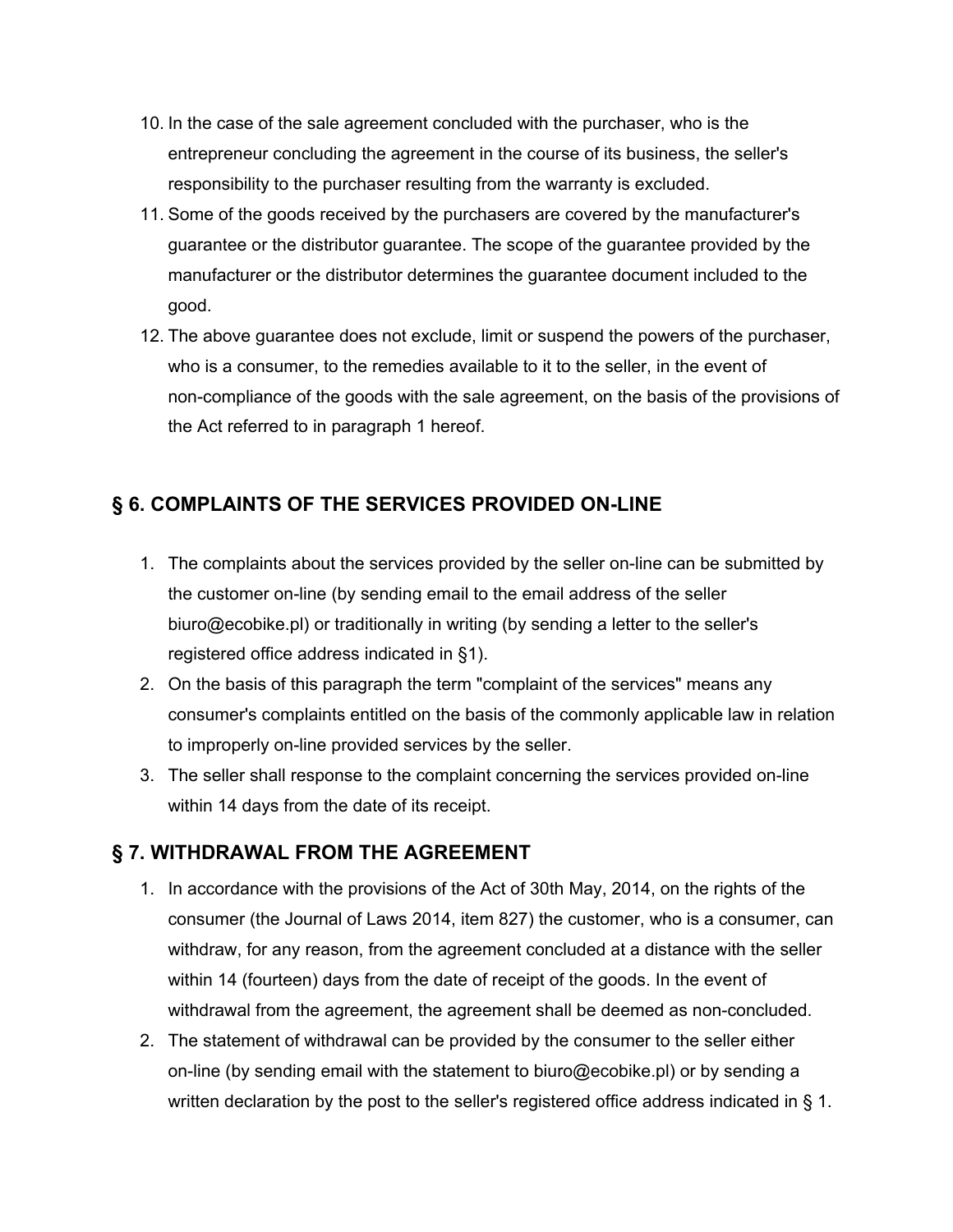This statement can be provided by the consumer on the statutory form, the form of which is provided in Annex no. 2 to act on the rights of the consumer. The seller shall provide the form of the form at the following address: http://www.rowery elektryczne.pl/download/EcoBike\_Odstapienie.pdf

- 3. The consumer shall, within 14 days of the date of withdrawal from the agreement, send back the goods to the seller's registered office address indicated in § 1.
- 4. If the consumer withdraws from the agreement, the seller shall return, within 14 days from the date of withdrawal from the agreement, any payments obtained for the purchased goods (including the costs of delivery of the goods), with the exception of additional costs resulting from the delivery selected by the consumer other than the cheapest delivery available in the shop. However, in accordance with article 32 (3) of the Act on the rights of the consumer, the seller can suspend repayment until the consumer delivers the goods or delivers the proof of sending back the goods to the seller, whichever occurs first.
- 5. The cost of returning the goods to the seller is not returned to the consumer.
- 6. The seller shall return the payments to the consumer using the same method of payment, which was used the consumer, unless the consumer has clearly agreed otherwise and it does not involve any additional costs.
- 7. The seller shall inform that the right of withdrawal from the agreement concluded away from the business premises or at a distance is not entitled to the consumer in respect of the agreements:
	- a. to provide the services if the entrepreneur has provided full service with the clear consent of the consumer, who has been informed prior to commencement of provision of the services that after provision of the services it should lose the right to withdraw from the agreement;
	- b. the price or the remuneration depends on the status on the financial market, which the entrepreneur does not control, and which can occur before expiry of the deadline to withdraw from the agreement;
	- c. the service subject of which is a product: non-prefabricated, manufactured according to the specifications of the consumer or for meeting its individualized needs (e.g. handicraft, tailor-made for individual order of the consumer according to the parameters specified by the consumer);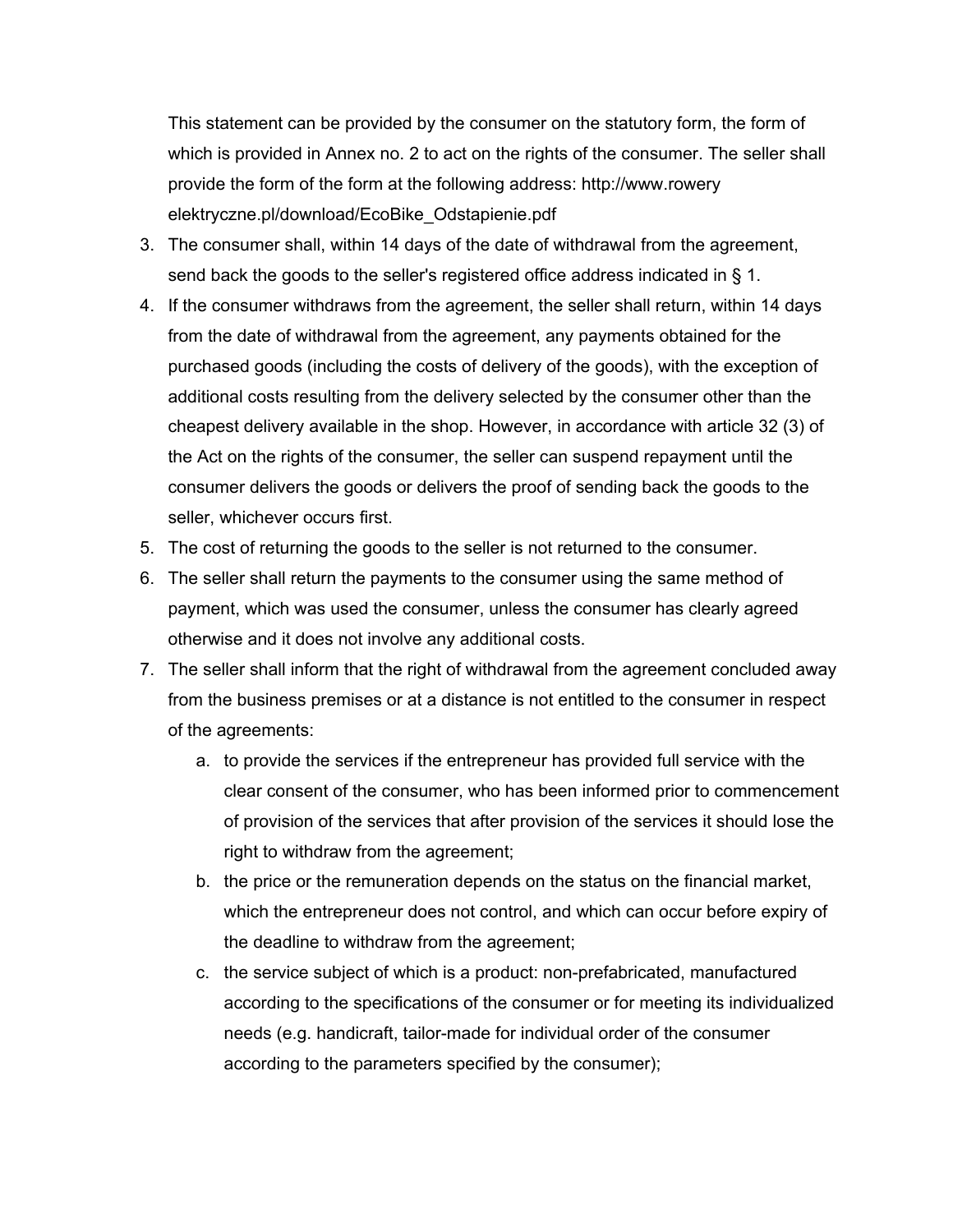- d. the service subject of which is a product, which fast goes bad or having a short shelf life;
- e. the service subject of which is a product provided in a sealed package, which after opening cannot be returned due to protection of health or hygiene reasons if the packaging is opened after delivery;
- f. the service subject of which is a product, which after delivery, due to its nature, is inseparably linked to other things;
- g. the service subject of which is alcoholic beverages, the price of which was agreed when concluding the sale agreement, and delivery of which can take place only after 30 days and the value of which depends on the market status, which the entrepreneur cannot control;
- h. in which the consumer clearly request the entrepreneur to come to it in order to make urgent repair or maintenance; if the entrepreneur, in addition, provides other services than those the consumer has requested to be provided or to provide things other than the spare parts necessary for repair or maintenance, the right of withdrawal from the agreement shall be entitled to the consumer in relation to additional services or goods;
- i. the service subject of which is sound or visual records or computer programs provided in a sealed packaging if the packaging is after delivery;
- j. about delivering newspapers, periodicals or magazines, with the exception of the subscription agreement;
- k. concluded by the public auction;
- l. for provision of services in the field of accommodation, other than for the residence purposes, transport of goods, rental vehicles, catering, services related to recreation, entertainment events, cultural or sports events if the agreement specifies a day or period of provision of the service;
- m. to provide digital content, which are not stored on the paper media if provision is due to clear consent of the consumer before expiry of the deadline to withdraw from the agreement and after the entrepreneur has informed it about loss of right of withdrawal from the agreement.
- 8. The seller shall ask the consumer, unless it is inconvenience, to provide to the statement of withdrawal or the sent back goods a receipt or invoice, since it can speed up return of payment to the consumer due to withdrawal from the agreement.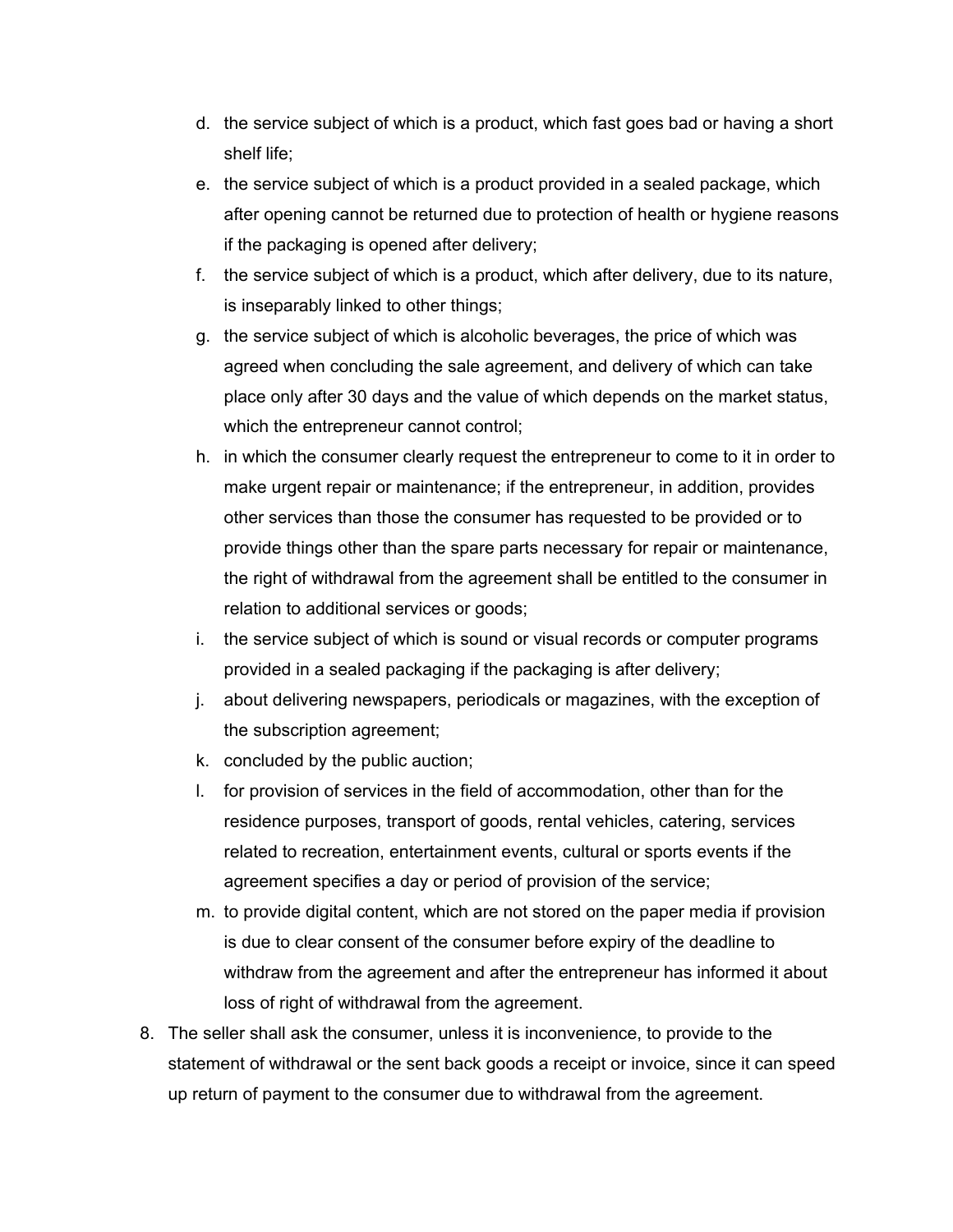#### **§ 8. PROTECTION OF PERSONAL DATA**

The administrator of personal data is an EcoBike, which processes personal data in accordance with the provisions in force.

### **§ 9. FINAL PROVISIONS**

- 1. The competent court for any disputes arising from the agreement concluded by the seller/service provider with the consumers through the on-line shop is the court of competent jurisdiction according the rules of the code of civil procedure. However, in accordance with the law of 15th December 2000 on the Trade Inspection (the Journal of Laws of 2001 No. 4, item. 25 No. 110, item 1189) and regulation of the Minister of Justice of 25th September 2001 on defining the rules of organisation and operation of the permanent arbitration courts (the Journal of Laws of 2001, no. 113, item 1214) the customer can submit a request for consideration of the case to the Permanent Amicable Consumer Court acting at the Regional Commerce Inspector. However, in accordance with § 15 of the above regulation, the request is not binding for the seller/service provider (the seller/service provider can, but need not agree to settle the dispute by the Permanent Amicable Consumer Court).
- 2. The competent court for settle any disputes arising from the agreement concluded by the seller/service provider with the entrepreneurs through the on-line shop is the Court, in whose jurisdiction the registered office of the seller/service provider is.
- 3. The commonly applicable Polish law and, in particular, the Civil Code shall be applied to settle the issues not regulated by the aforementioned rules.
- 4. The provisions hereof do not exclude or restrict any rights of the users (including the customers), who are the consumers, within the meaning of the provisions of the Civil Code, the remedies available to them under the common and mandatory provisions of the Polish law. In the event of a conflict of the provisions hereof with the aforementioned provisions, the common and mandatory provisions of the Polish law shall always prevail.
- 5. The rules and conditions can be reproduced free of charge, fixed and obtained by downloading it from the web page